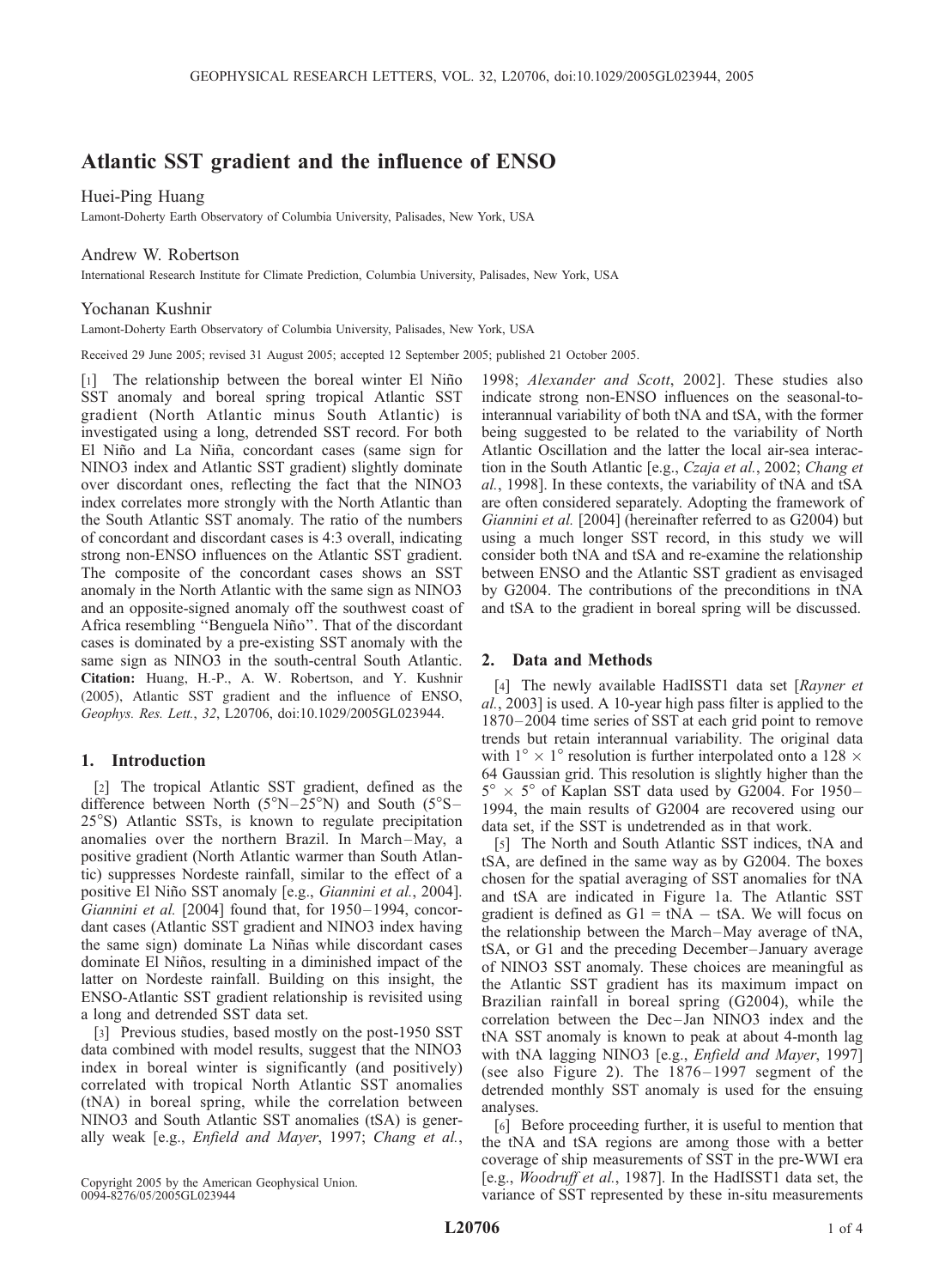

Figure 1. The composites of Mar-May SST anomaly based on the Dec-Jan NINO3 index. (a) All warm ENSO events. (b) Warm events with a concordant Atlantic SST gradient,  $GI = (tNA - tSA) > 0$ . (c) Warm events with  $GI <$ 0. (d) All cold events. (e) Cold events with a concordant gradient,  $GI < 0$ . (f) Cold events with  $GI > 0$ . The boxes with a solid frame in Figure 1a are used to defined tNA and tSA. The one with dashed frame defines tSA2 (see text). Contour interval is  $0.1^{\circ}$ C. Solid and dashed are positive and negative, with zero contours omitted. Areas with the SST signal at a 95% or higher level of statistical significance, based on t-test, are shaded. The boundaries of the 3 boxes in Figure 1a are ( $5^\circ$ N,  $25^\circ$ N,  $60^\circ$ W,  $30^\circ$ W) for tNA, ( $25^\circ$ S, 5°S, 30°W, 0°E) for tSA, and (21°S, 7°S, 25°W, 10°E) for tSA2. See color version of this figure in the HTML.

down to  $\sim$  500 km scales is preserved by blending the largescale structures of SST (obtained by the Reduced Space Optimal Interpolation technique) and the non-interpolated (but quality-controlled) in-situ data [see Rayner et al., 2003, section 3]. The variability in tNA and tSA in the early period is not an artifact of the large-scale smoothing and interpolation.

#### 3. Results

#### 3.1. Concordant Vs. Discordant Cases

[7] Figure 1 shows the composite maps of March-May SST anomalies from the major El Niño (Figure 1a) and La Niña (Figure 1d) years for 1876–1997. A warm year (boreal spring season) is included in the composite if the preceding Dec-Jan NINO3 index is greater than  $0.75^{\circ}$ C, a cold year if it is less than  $-0.75^{\circ}$ C. These choices result in an equal number (25 each) of El Niño and La Niña years for 1876-1997. With more samples used in this study, the asymmetry between cold and warm ENSO events documented by G2004 for 1950– 1994 disappears. Both are slightly dominated by concordant cases. In other words, more often than not, tNA is greater than tSA for El Niño, while the opposite is true for La Niña. Quantitatively, 14 out of 25 El Niño and 15 out of 25 La Niña years are concordant. The composites of SST anomalies for the concordant cases for warm and cold events are shown in Figures 1b and 1e, and discordant cases in Figures 1c and 1f. For all cold and warm events, the

ratio of the numbers of concordant and discordant cases is 29:21, or approximately 4:3, indicating still strong non-ENSO influences on the SST gradient.

[8] Combining cold and warm events to maximize the number of samples, and adopting the null hypothesis that concordant and discordant cases have equal chance of occurrence during an ENSO year, the probability (by a straightforward summation of the binomial distribution) that 29 or more concordant cases are obtained from a random sample of 50 events is 0.16. This gives just an 84% confidence level to reject the null hypothesis. However, as an indication that the NINO3-G1 relationship may be real, this level of significance does hold — and actually increases — if one chooses only the strongest ENSO events with  $|NINO3|$  >  $1.0^{\circ}$ C. Among the 24 of them, 16 are concordant and 8 discordant, with  $(W^+, W^-, C^+, C^-) = (10, 4, 4, 6)$ . (Here, W and C indicate warm and cold events and  $+$  and  $-$  the sign of G1.) The significance level for the above-mentioned test is now 92 percent. Since this is about the best one can get with the existing data, further progresses on the problem might have to be assisted by models.



Figure 2. (a) The correlation Cor(NINO3,tNA) with NINO3 in January(1) (black) and March(1) (gray) chosen as base points to correlate with tNA in all months of the year, defined as  $July(0) – June(1)$ . (b) Same as Figure 2a but for Cor(NINO3,tSA). The dashed curve is Cor(NINO3,t-SA2) with January(1) as the base point for NINO3. (c) Same as Figure 2a but for Cor(tNA,tSA) (solid black), Cor(tSA,tNA) (dashed black), and Cor(NINO3,G1) (solid gray) with January chosen as the base point for tNA, tSA, and NINO3, respectively. The gray dashed curve is also Cor(NINO3,G1) but with the correlation calculated for the major ENSO years. Except for this curve, all other curves in Figures  $2a-2c$  are based on all years from  $1876-1997$ . The base point in each curve is marked with a star.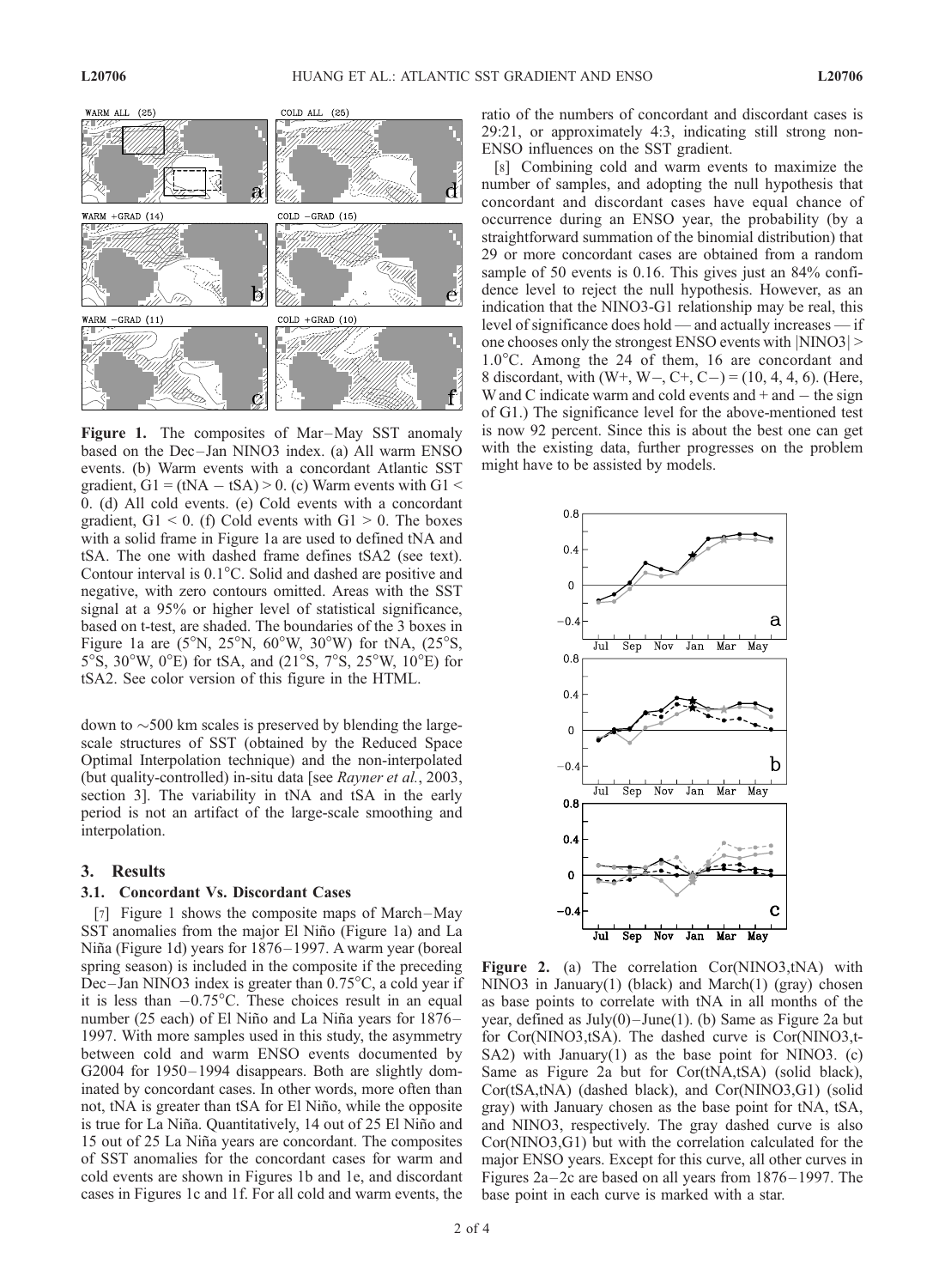

Figure 3. Same as Figure 1 but for (a) January–March of year 1, warm concordant cases, (b) January –March of year 1, warm discordant cases, (c) October –December of year 0, warm concordant cases, (d) October –December of year 0, warm discordant cases. See color version of this figure in the HTML.

[9] All El Niño and La Niña events that satisfy the criterion,  $|NINO3| > 0.75^{\circ}C$  for December-January average, are used in the preceding analysis regardless of the magnitude of G1 in March-May. Inevitably, some events with an extremely small G1 are included in counting the numbers of concordant and discordant cases. To test if our results are robust, the analysis is repeated by rejecting the cases with  $|G1| < 0.1$ °C. Of the original 50 major ENSO years (warm and cold), 38 remain with 21 concordant and 17 discordant. The concordant:discordant ratio is approximately preserved.

[10] While the composite maps in Figure 1 broadly resemble their counterparts by G2004, a notable difference exists in the emergence of a well-defined structure of SST anomaly, having the opposite sign of NINO3 index, off the coast of Angola in our concordant cases (Figures 1b and 1e). This SST signal is statistically significant at above 95% level, as indicated by the shading in Figure 1. This structure resembles the SST anomaly associated with ''Benguela Niño" [e.g., Florenchie et al., 2004]. The concordant cases are those with a warm (cold) ENSO event coinciding with a cold (warm) Benguela Niño event. The Benguela Niño-like structure did not stand out in the composites of G2004, possibly because strong Benguela Niño events do not occur as frequently as El Niño [e.g., *Florenchie et al.*, 2004]; The 44-yr period used by G2004 contains only a small number of strong Benguela Niño events, even fewer of them occur during selected ENSO years.

#### 3.2. Correlation Between NINO3 and (tNA,tSA)

[11] Figures 2a and 2b show the correlation, based on the 1876 – 1997 period (using all 122 years), of the NINO3 index of January and March of ''year 1'' with the monthly tNA and tSA through the year, defined as  $July(0) – June(1)$ . Consistent with previous studies [e.g., Enfield and Mayer, 1997; Chang et al., 1998], at a 4-month lead, the January NINO3 index is more strongly correlated with tNA (correlation  $= 0.57$  for March-May average) than tSA (correla- $\tau$  tion = 0.28). The correlation between tSA and NINO3 peaks at the end of year 0, then declines afterward. If only the major ENSO years (those selected for Figure 1) are used, the behavior of the correlation between January NINO3 and

March-May (tNA, tSA) remains similar but with an enhanced correlation (not shown). For example, Cor(NI-NO3,tNA) increases from 0.57 for all years to 0.72 for major ENSO years. The stronger correlation between NINO3 and tNA is consistent with the slight dominance of concordant cases. The gray curves in Figure 2c show the correlation between the NINO3 index in January and G1 in all months, for all (solid) and major ENSO (dashed) years from 1876-1997. The correlation is positive throughout boreal spring (correlation coefficient averaged over March – May is 0.21 for all years, 0.32 for ENSO years).

[12] The black curves in Figure 2c show the correlation of January tNA with the tSA of all months (solid), and the reciprocal of it with January tSA as the base point correlating with tNA in other months (dashed). Both indicate a negligible correlation between tNA and tSA. In particular, the preconditions in tNA and tSA in winter (that may affect the gradient, G1, in spring) are uncorrelated. Note that if one takes each spring season as one degree of freedom, the 122 yrs of data implies a minimum correlation of 0.17 for 95% significance.

[13] It should be mentioned that the values of correlation discussed above are somewhat sensitive to the choice of the box for defining tSA. From Figure 1a, the weak positive correlation between January NINO3 and March –May tSA in Figure 2b is contributed by the SST anomalies off the coast of South America and in the south-central South Atlantic that are partially covered by the tSA box. Should one move the box northeastward, as indicated by the box in Figure 1a with dashed frame that defines an alternative SST index, tSA2, the correlation of January NINO3 index and March-May tSA2 drops to an insignificant 0.1, as shown in Figure 2b (dashed). This sensitivity reflects the fact that ENSO has different impacts on the SSTs in the eastern, western, and south-central South Atlantic. In contrast, the impact of ENSO on the tropical North Atlantic SST is more uniform (having one sign) in longitude.

### 3.3. Benguela Niño and South Atlantic SST

[14] As pointed out by G2004, the sign of G1 in the ENSO composites generally persists from late winter to spring, such that the concordant and discordant cases shown in Figure 1 can be considered as being influenced by a precondition of the same sign of G1 in late winter. It is interesting to track the composite maps through the spring season to show the time evolution of the Atlantic SST anomalies. Figures 3a and 3b are the same as Figures 1b and 1c but with the composites for January –March. Figures 3c and 3d are the same but for October –December of year 0. The counterparts of Figure 3 for cold events exhibit similar patterns but with the opposite sign (not shown). Due to the persistence of the sign of G1, the years used for the composites in Figure 3 are the same as those for Figure 1. The sequence of Figures 3a and 1b indicate that, for the warm concordant cases, the cold Benguela Niño-like SST anomaly has a South Atlantic origin and stays in roughly the same location during spring. Equally interesting is the sequence of Figures 3d, 3b, and 1c. Here, a strong preexisting positive SST anomaly in the far-south South Atlantic combined with a negligible tNA characterize the precondition of the warm discordant cases. If this precondition in the South Atlantic SST is strong enough in boreal